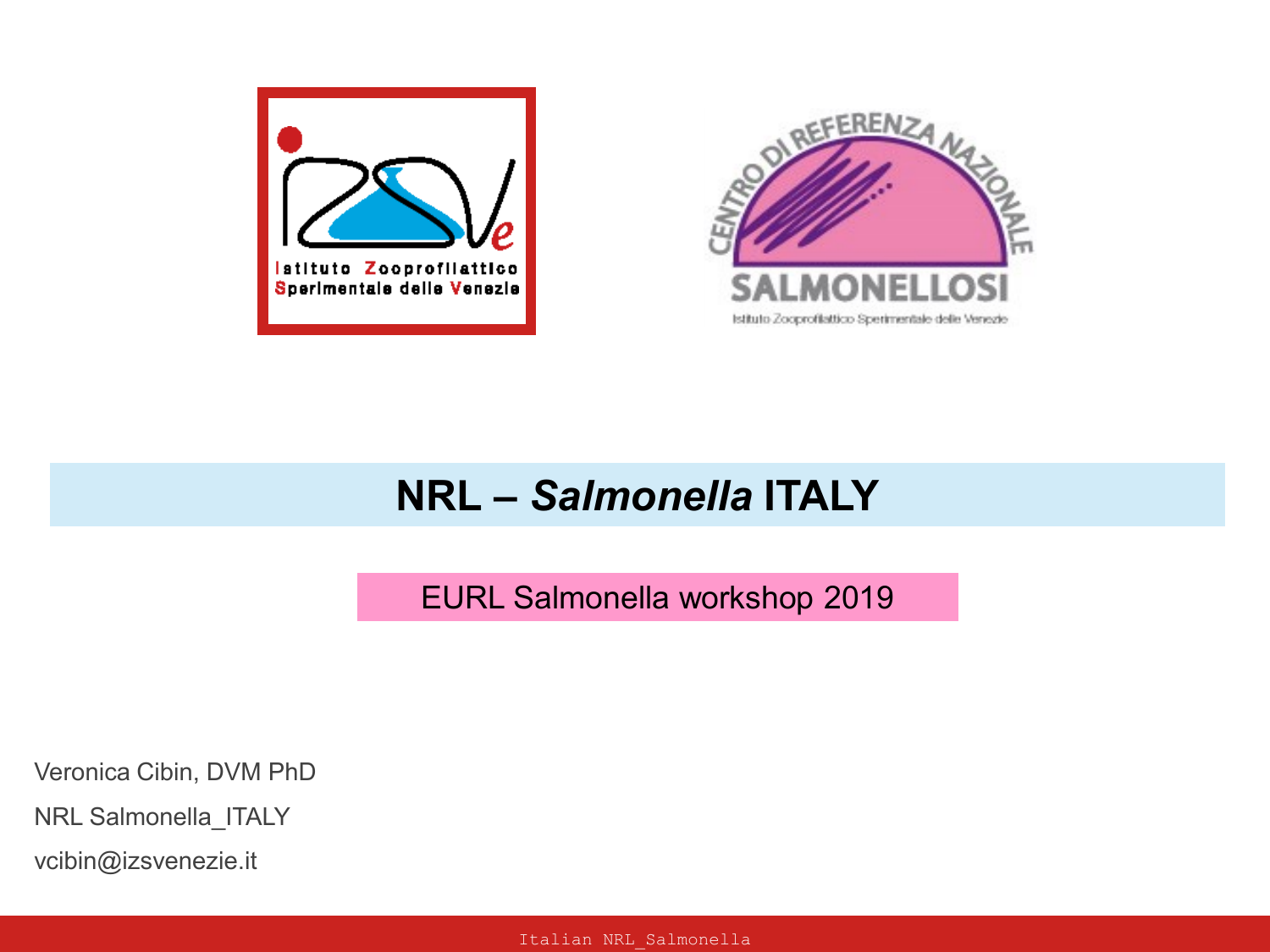

. surveillance Department (**SCS1**) of the Istituto Zooprofilattico Sperimentale delle **The Italian NRL-***Salmonella* is located at the Risk analysis and public health Venezie (**IZSVe**)

The headquarters of the Istituto Zooprofilattico Sperimentale delle Venezie are located **in Legnaro (Padua)**

**IZSVe is a public veterinary Institute which conducts prevention, control and research activities in three main areas: animal health and welfare, food safety, environmental protection.**

The Institute employs almost 600 people, including veterinarians, biologists, chemists, technicians and administration staff.

It was founded on June, 14, 1929 in Padua and **it is part of a national network that consists of nine other Italian public veterinary institutes (IZSS),** each of which covers a specific geographical area.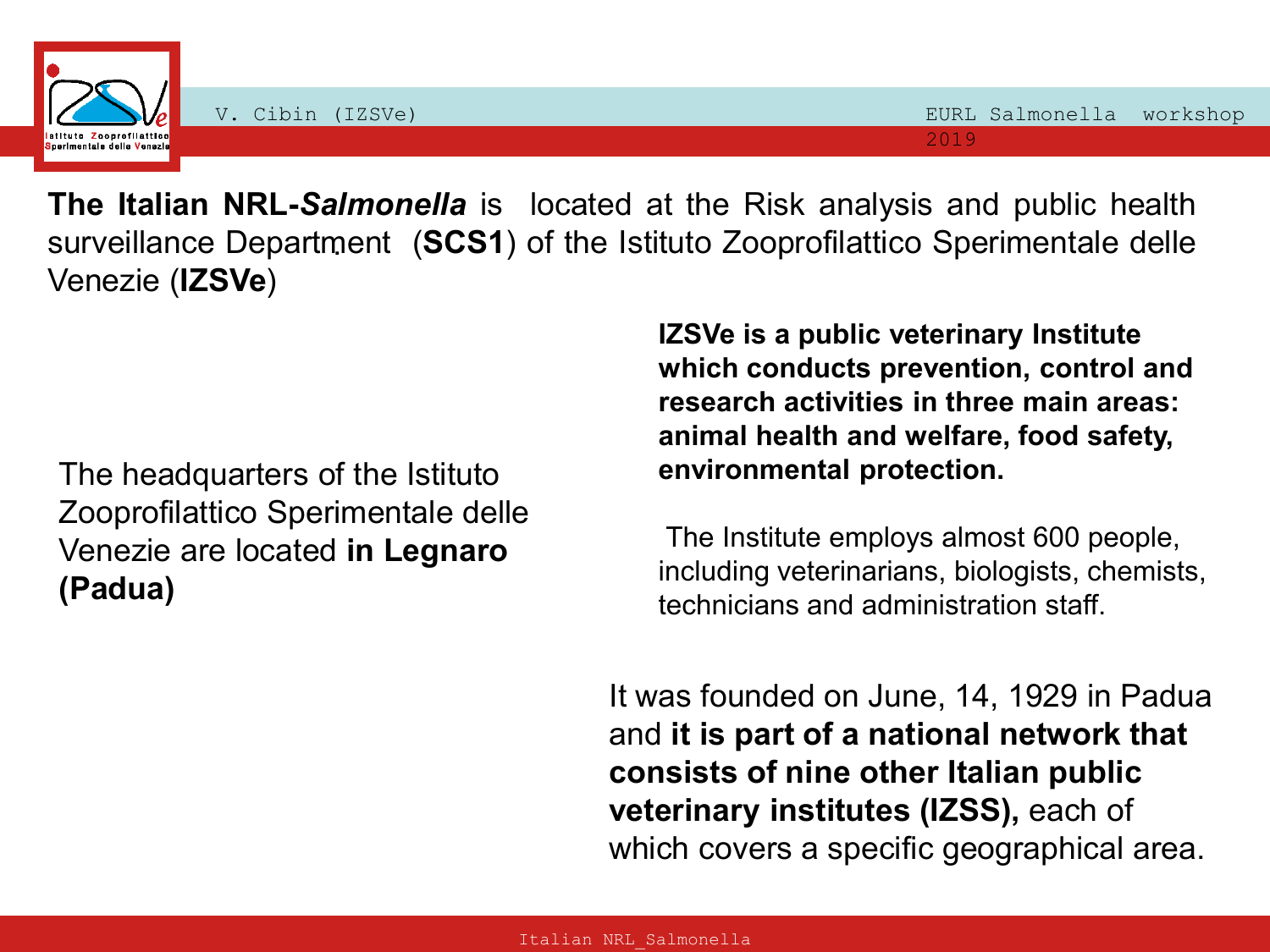



The Istituto Zooprofilattico Sperimentale delle Venezie is currently the **Italian National reference centre** for:

[Avian influenza and Newcastle](https://www.izsvenezie.com/reference-laboratories/avian-influenza-newcastle-disease/) 

[disease](https://www.izsvenezie.com/reference-laboratories/avian-influenza-newcastle-disease/)

**[Beekeeping](https://www.izsvenezie.com/reference-laboratories/beekeeping/)** 

[Diseases at the animal-human](https://www.izsvenezie.com/reference-laboratories/diseases-at-the-animalhuman-interface/) 

[interface](https://www.izsvenezie.com/reference-laboratories/diseases-at-the-animalhuman-interface/)

[Fish, crustacean and mollusc](https://www.izsvenezie.com/reference-laboratories/fish-crustacean-and-mollusc-pathology/) 

[pathology](https://www.izsvenezie.com/reference-laboratories/fish-crustacean-and-mollusc-pathology/)

[Pet therapy](https://www.izsvenezie.com/reference-laboratories/pet-therapy/)

[Rabies](https://www.izsvenezie.com/reference-laboratories/rabies/)

**[Salmonellosis](https://www.izsvenezie.com/reference-laboratories/salmonellosis/)** 

The IZSVe has been appointed as: [European Union reference laboratory](https://www.izsvenezie.com/reference-laboratories/avian-influenza-newcastle-disease/)  [\(EURL\) for avian influenza and Newcastle](https://www.izsvenezie.com/reference-laboratories/avian-influenza-newcastle-disease/)  [disease](https://www.izsvenezie.com/reference-laboratories/avian-influenza-newcastle-disease/) [FAO reference centre for animal influenza](https://www.izsvenezie.com/reference-laboratories/avian-influenza-newcastle-disease/)  [and Newcastle disease](https://www.izsvenezie.com/reference-laboratories/avian-influenza-newcastle-disease/) [FAO reference centre](https://www.izsvenezie.com/reference-laboratories/rabies/) [for rabies](https://www.izsvenezie.com/reference-laboratories/rabies/) [OIE collaborating centre for diseases at the](https://www.izsvenezie.com/reference-laboratories/diseases-at-the-animalhuman-interface/)  [animal/human interface](https://www.izsvenezie.com/reference-laboratories/diseases-at-the-animalhuman-interface/) [OIE collaborating centre for epidemiology,](https://www.izsvenezie.com/reference-laboratories/emerging-avian-diseases/)  training and control of emerging avian [diseases](https://www.izsvenezie.com/reference-laboratories/emerging-avian-diseases/) [OIE reference laboratory for avian](https://www.izsvenezie.com/reference-laboratories/avian-influenza-newcastle-disease/)  [influenza and Newcastle disease](https://www.izsvenezie.com/reference-laboratories/avian-influenza-newcastle-disease/) [OIE reference laboratory for salmonellosis](https://www.izsvenezie.com/reference-laboratories/salmonellosis/) [OIE reference laboratory for viral](https://www.izsvenezie.com/reference-laboratories/fish-crustacean-and-mollusc-pathology/)  [encephalopathy and retinopathy of marine](https://www.izsvenezie.com/reference-laboratories/fish-crustacean-and-mollusc-pathology/)  [fish](https://www.izsvenezie.com/reference-laboratories/fish-crustacean-and-mollusc-pathology/)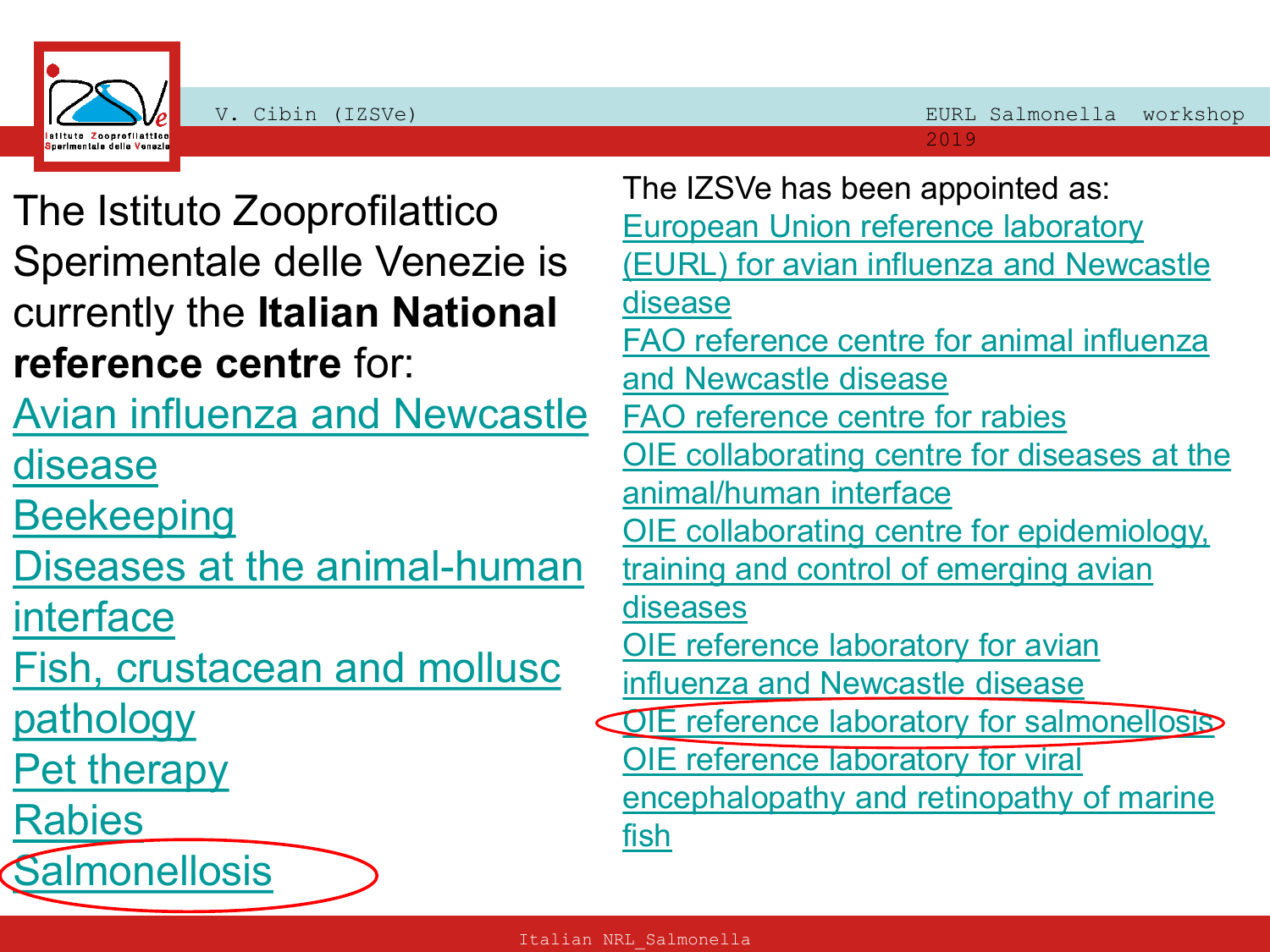

Italian NRL\_Salmonella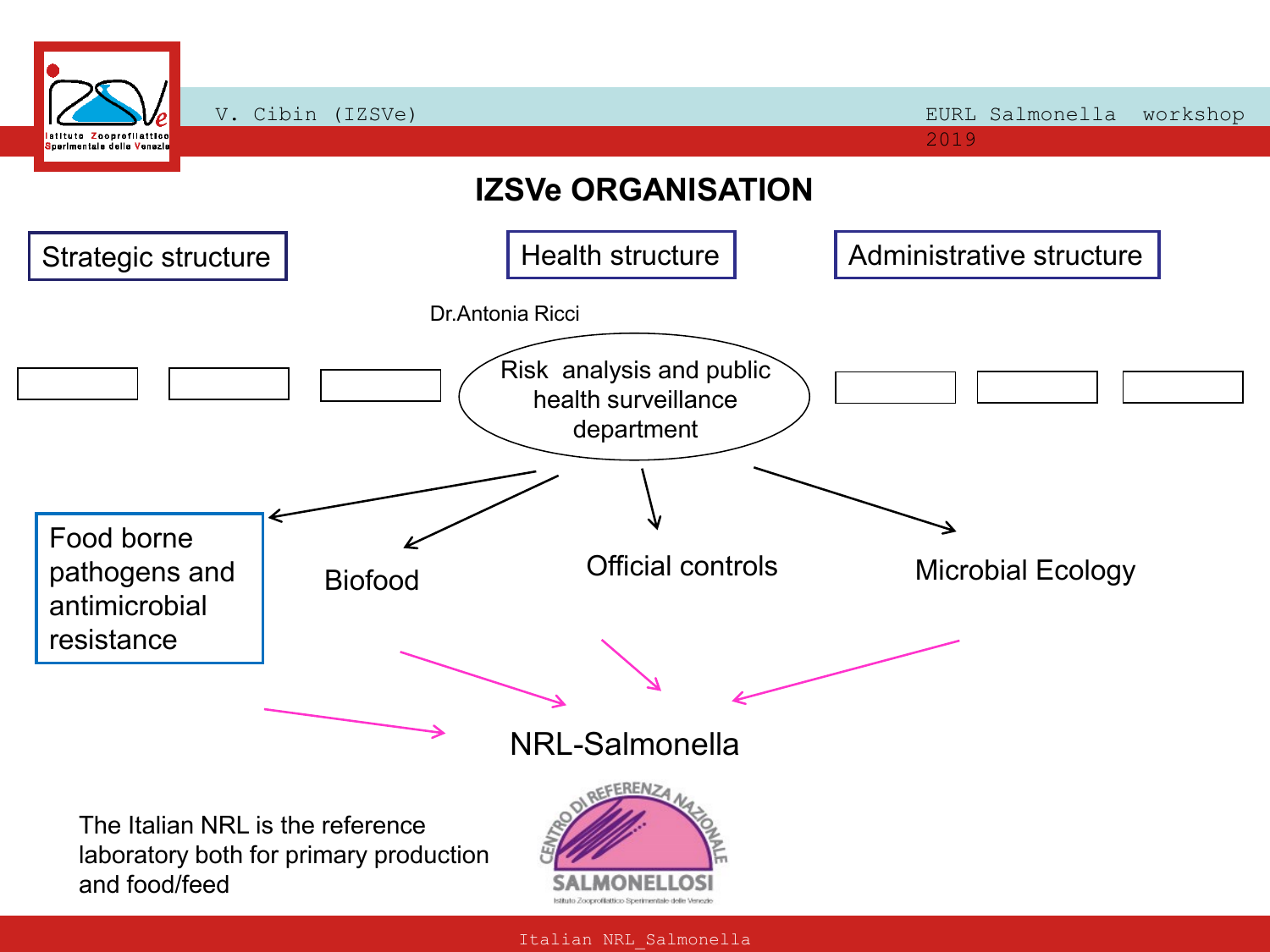

# **How the Italian NRL-Salmonella accomplishes tasks and duties of a NRL**

Article 101 Regulation EU 625/2017

Italian NRL\_Salmonella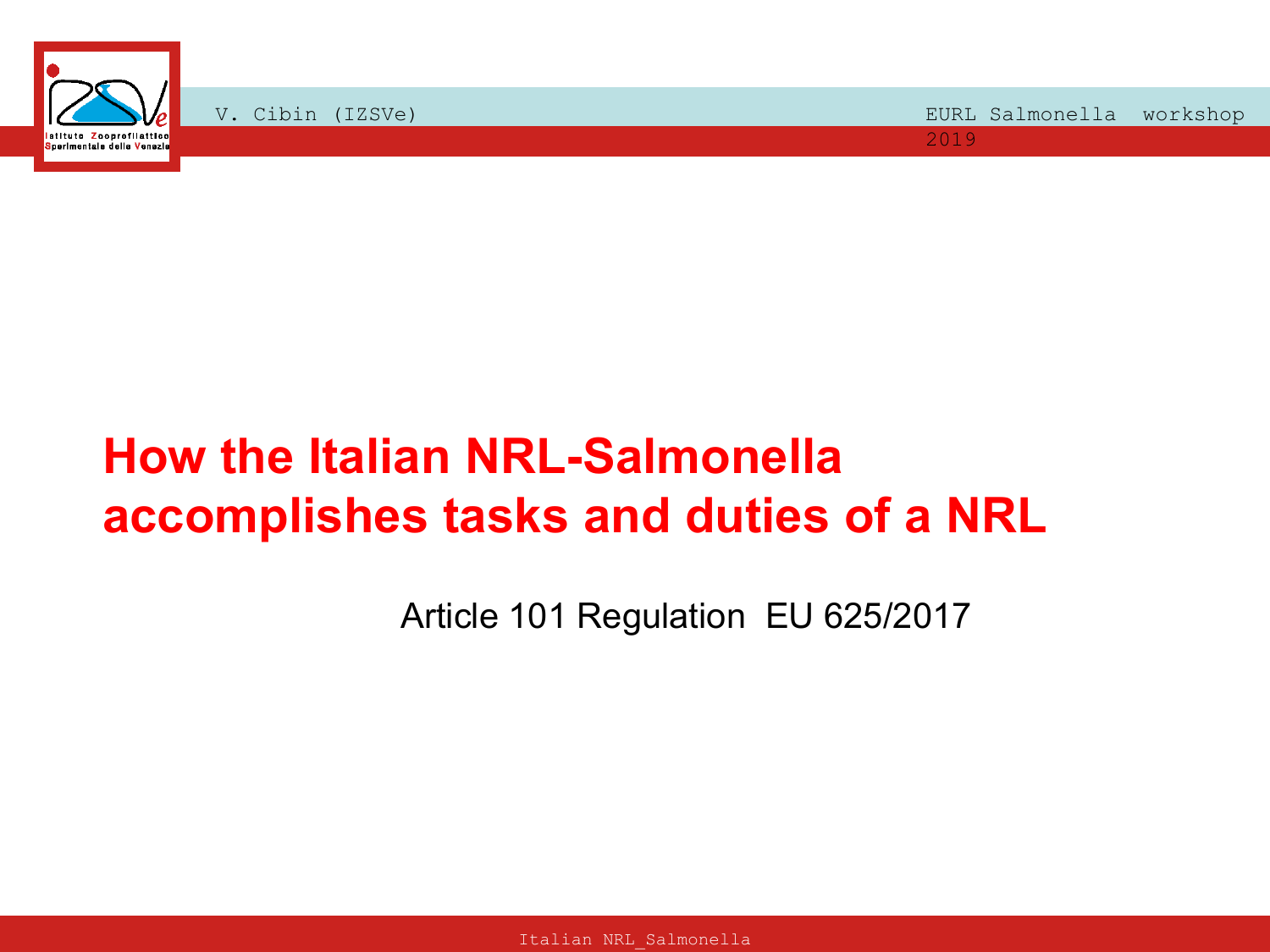

# **Collaboration with the EURL**



#### **Participation in inter-laboratory comparative tests**

PT isolation: primary production and food/feed PT typing including both serotyping and PFGE (PT phage typing)

We would appreciate the organisation of a PT for MLVA and WGS  $\,$ 

#### **Participation in training courses**

The last one in 2016 "Training course on PFGE profile analysis" in France (Elena Ramon)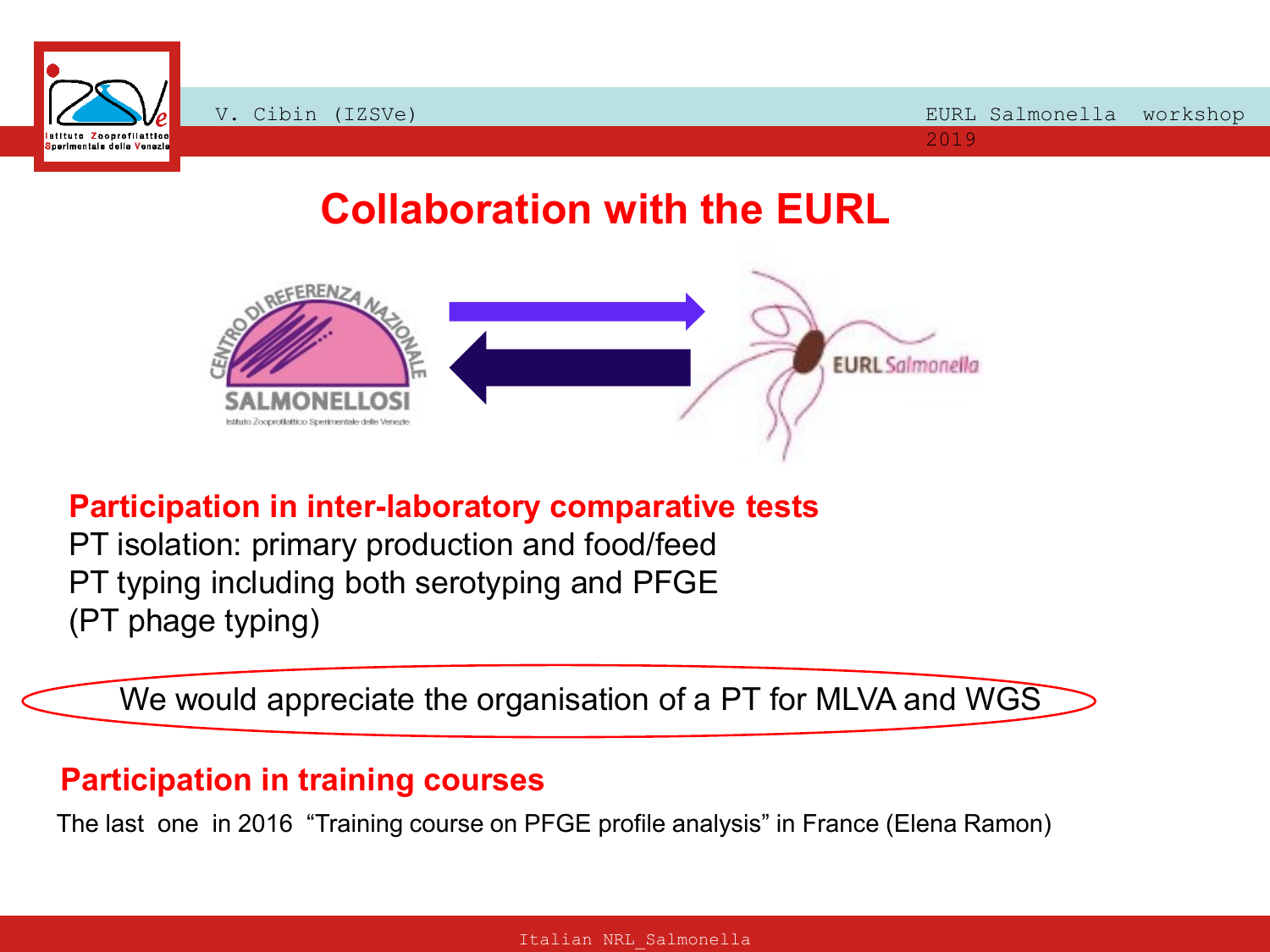

# **Coordination of the activities of official laboratories**

The official laboratories (**OLs**) **are located at IZSS and analyse official samples collected by the Competent Authority**

Each IZS designated one (or two) **local reference laboratory(ies) that takes part in the Entervet net** cordinated by the Italian NRL-Salmonella

*Entervet labs are invited to:*

-participate in PTs (isolation and serotyping)

- view the documents/information send by NRL by email and posted in the dedicated moodle platform

- attend the annnual meeting (usually organised in the second part of the year) -send salmonella isolates to NRL (according to national legislation but also strains that OL is not able to type or strains that are considered not frequent for a second opinion)

-contribute in data collection (dedicated web-based DB)

-contribute in foodborne outbreaks investigation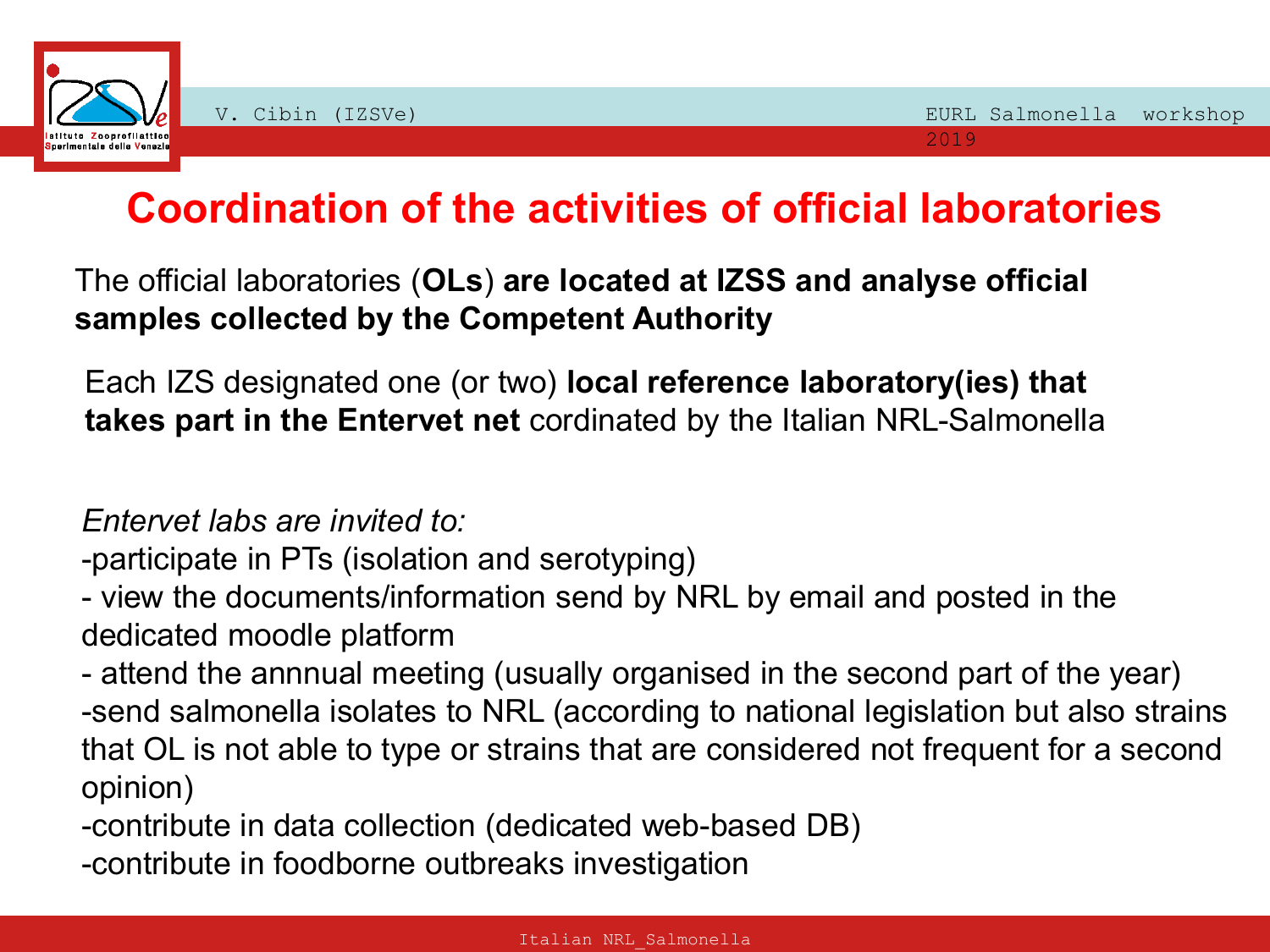

# **Organisation of inter-laboratory comparative testing (1)**

Dr. Veronica Cibin Responsible for PTs

Dr. Cristina Saccardin responsible for the technical aspects

Dr. Paola Pestelli takes care of administrative aspects

SA3 and SA4 schemes (ISOLATION PP samples )

Mail:circuitisalmisolamento@izsv

SA1 and SA2 schemes (SEROTYPING) almisolamento@izsvenezie.it

Proficiency testing for quality assurance of results

The AQUA platform offers **easy data submission, result reporting and reporting performance outcomes** for each participant through the [Aquaweb application.](https://www.izsvenezie.com/activities-services/interlaboratory-proficiency-testing/)

<https://www.izsvenezie.com/activities-services/interlaboratory-proficiency-testing/>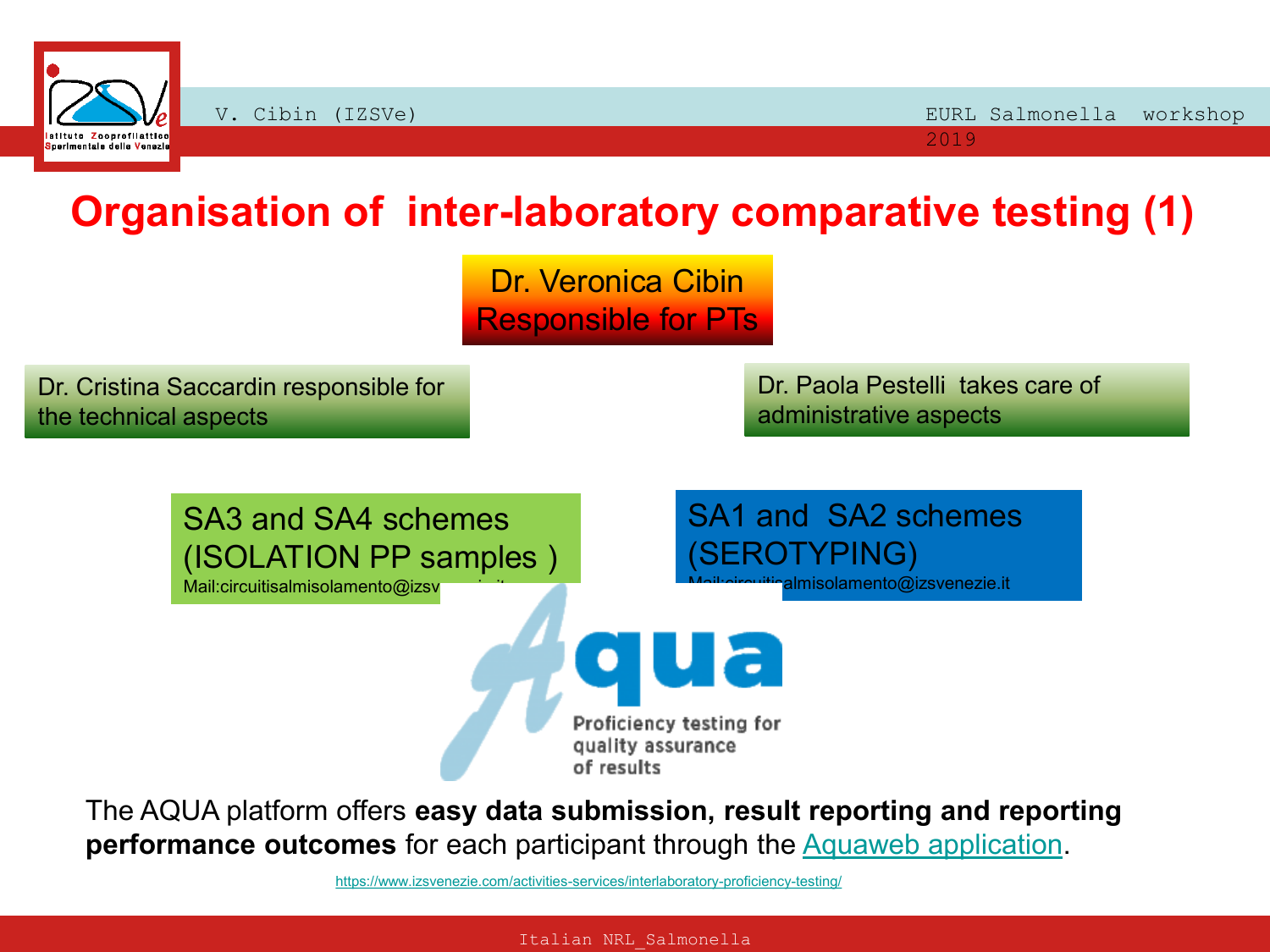

**Organisation of inter-laboratory comparative testing (2)** 

SA4 scheme (1)

#### **General orgnisation**

Evaluation of the ability of **official laboratories** to isolate *Salmonella* in samples of the **primary production** (no fee)

**All laboratories** that analyse samples collected by CA in the framework of the National Salmonella Control programme should attend

NRL organises **one edition per year** (a limitation to 30 participants per edition is set)

**Results** are considered to be **valid for three years** (until the 31st December of the third year i.e. until 31/12/2021 for the 2018 edition)\*

\*Decided and approved by the National Accreditation Body and the Ministry of Health

In a case of unsatisfactory results (>= 2 errors) a follow-up is organised (evaluation with NRL of critical aspects, resolution of problems and test repetition)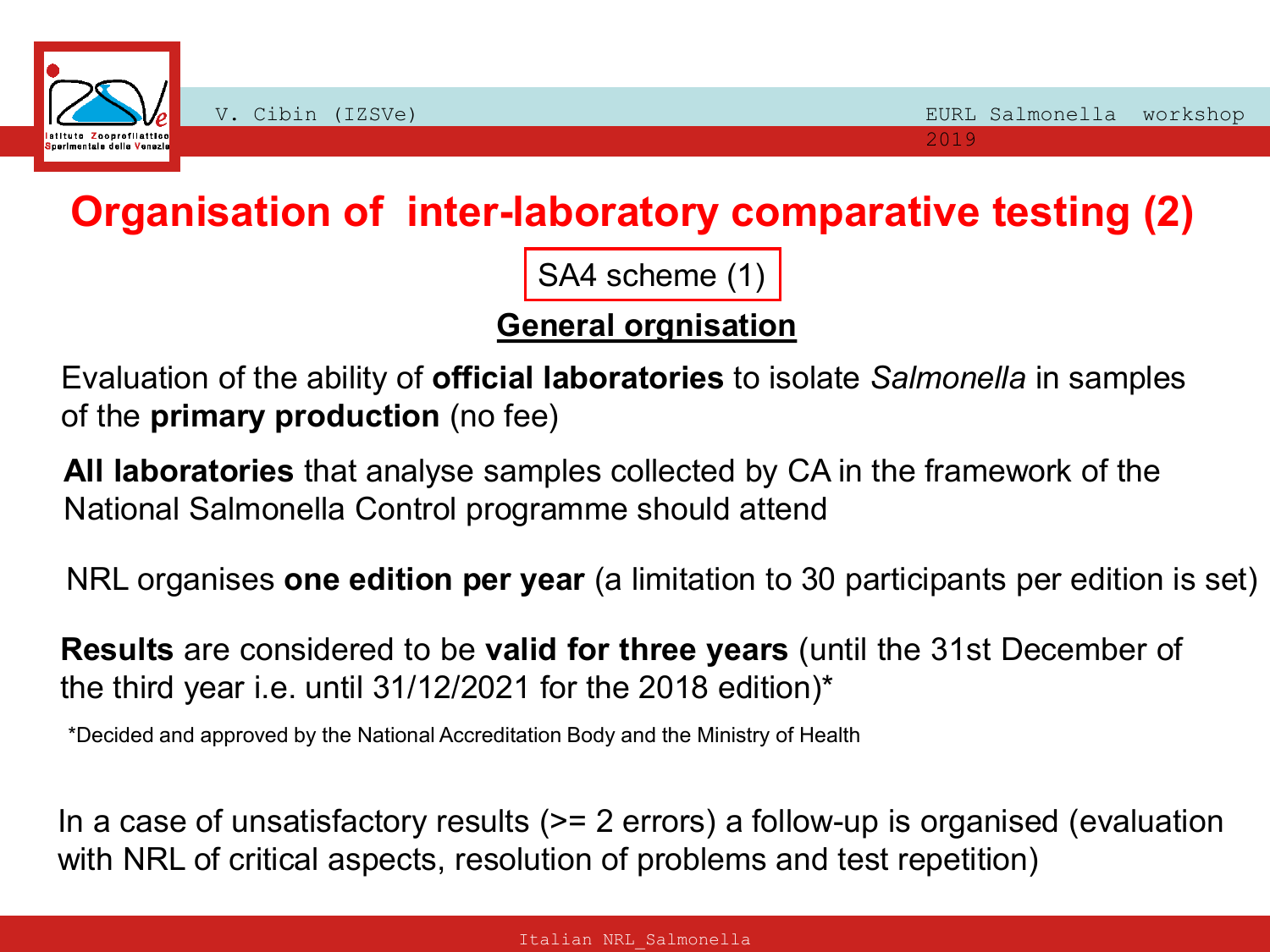

# **Organisation of inter-laboratory comparative testing (3)**

SA4 scheme (2)

## **Materials……**

Poultry feaces negative for *Salmonella*

Certified Reference Material: Vitroids discs containing 15-80 cfu Salmonella

Typhimurium and blank discs ([https://www.sigmaaldrich.com/analytical-chromatography/microbiology/microbiology-](https://www.sigmaaldrich.com/analytical-chromatography/microbiology/microbiology-products.html?TablePage=108303480)

[products.html?TablePage=108303480](https://www.sigmaaldrich.com/analytical-chromatography/microbiology/microbiology-products.html?TablePage=108303480)

Each lab analyses 9 samples (disc+faecal material) and three controls (disc+BPW; faecal material+BPW; BPW)

#### **………and methods**

ISO 6579-1:2017 Other methods may also be used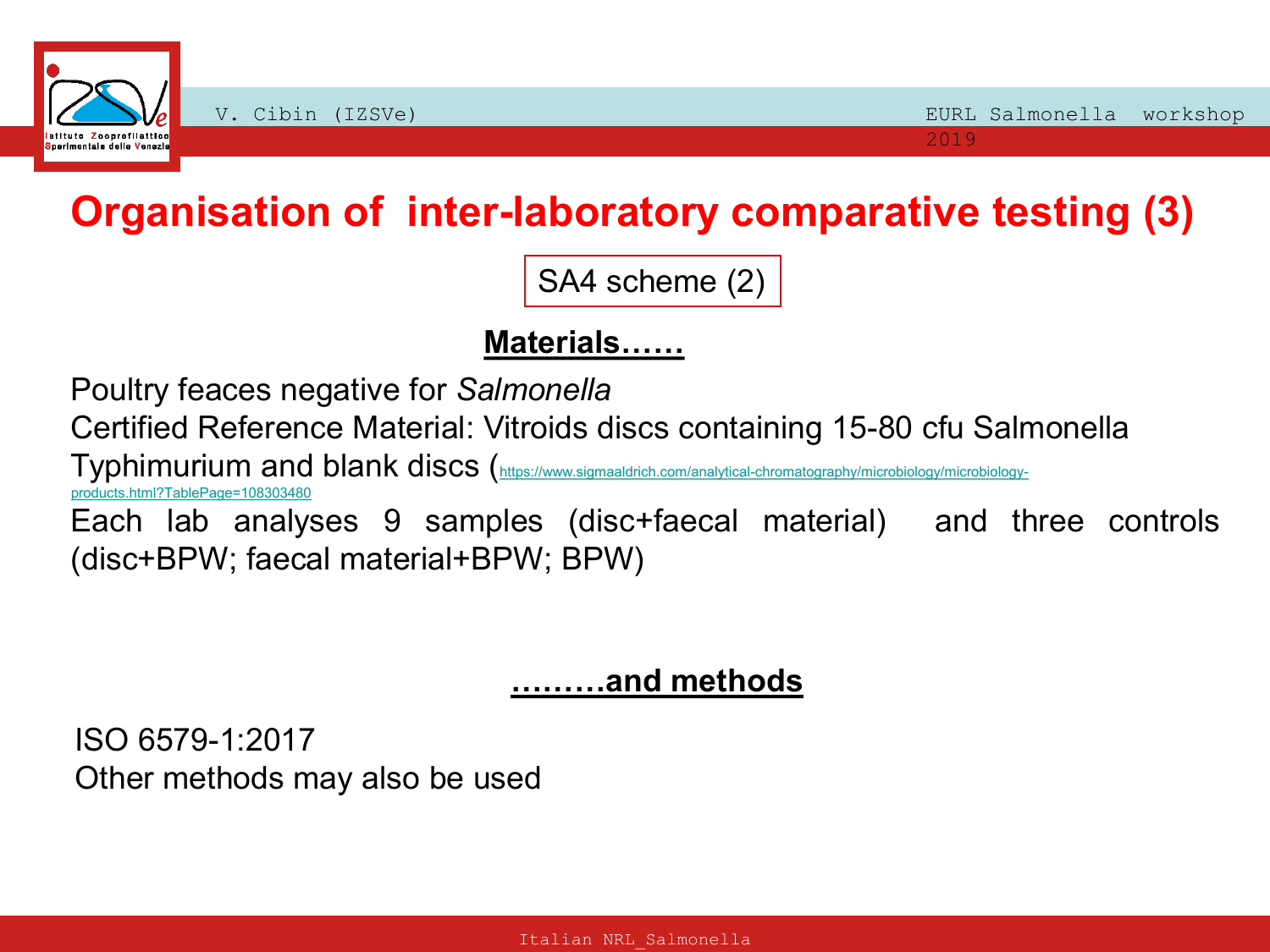

# **Organisation of inter-laboratory comparative testing (4)**

SA3 scheme (1)

## **General orgnisation**

Evaluation of the ability of **private** laboratories to isolate *Salmonella* in salmples of the primary production (for a fee)

## **All laboratories that analyse samples collected by FBO in the framework of the National Salmonella Control programme must attend**

NRL organises **two** edition per year (a limitation to 30 participants per edition is set)

Results are considered to be valid for about three years (until the 31st December of the third year i.e. until 31/12/2021 for the 2018 edition)\*

\*Decided and approved by the National Accreditation Body and the Ministry of Health)

In a case of unsatisfactory results (>= 2 errors) a follow-up is organised (**training at NRL** and evaluation with NRL of critical aspects, resolution of problems and test repetition)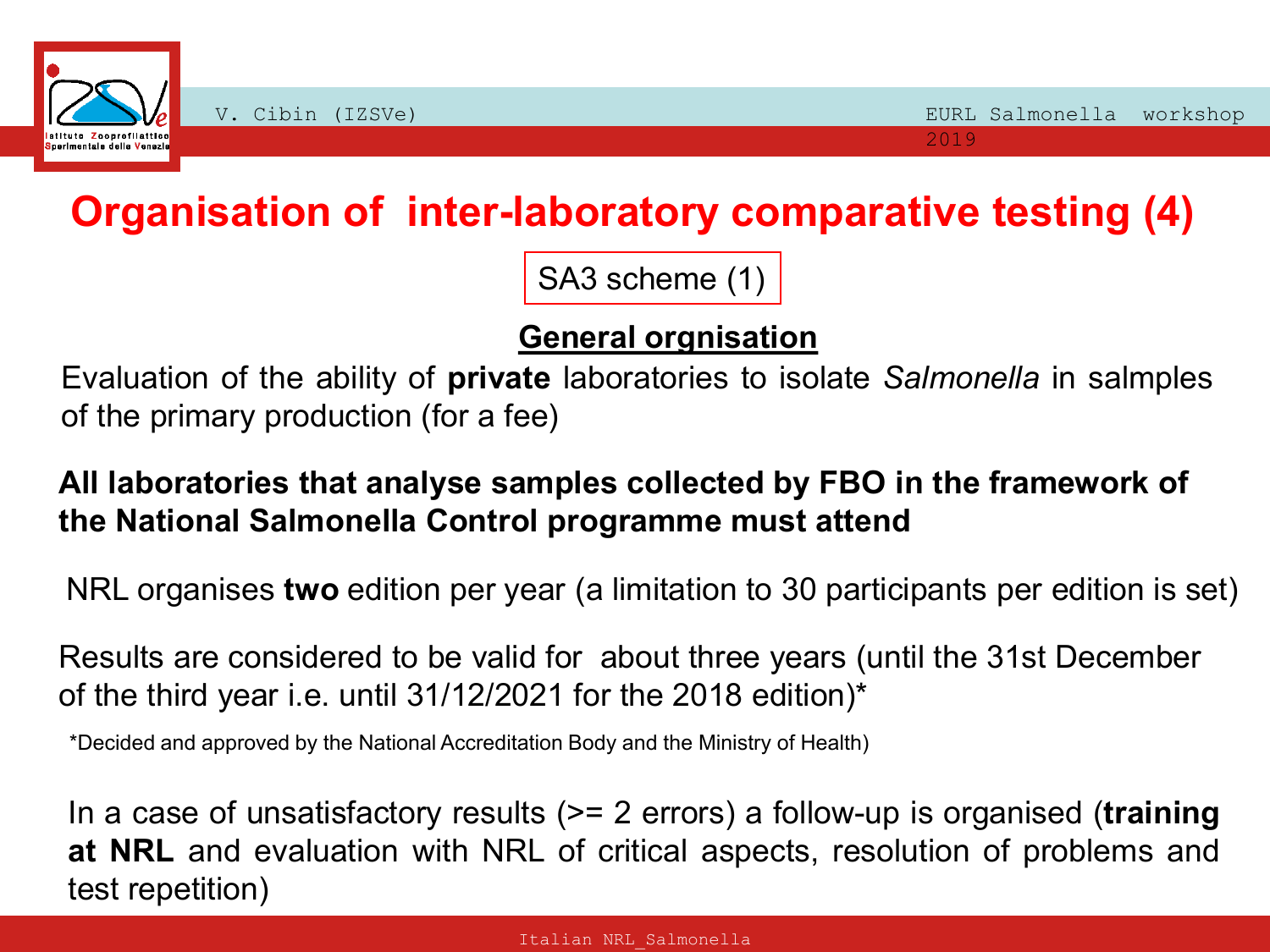

**Organisation of inter-laboratory comparative testing (5)** 

SA3 scheme (2)

#### **Materials and methods**

All methods used by the lab to analyse samples in the framework of the National Salmonella Control programme must be tested and submitted to evaluation, including alternative methods validated in accordance to EN/ISO 16140.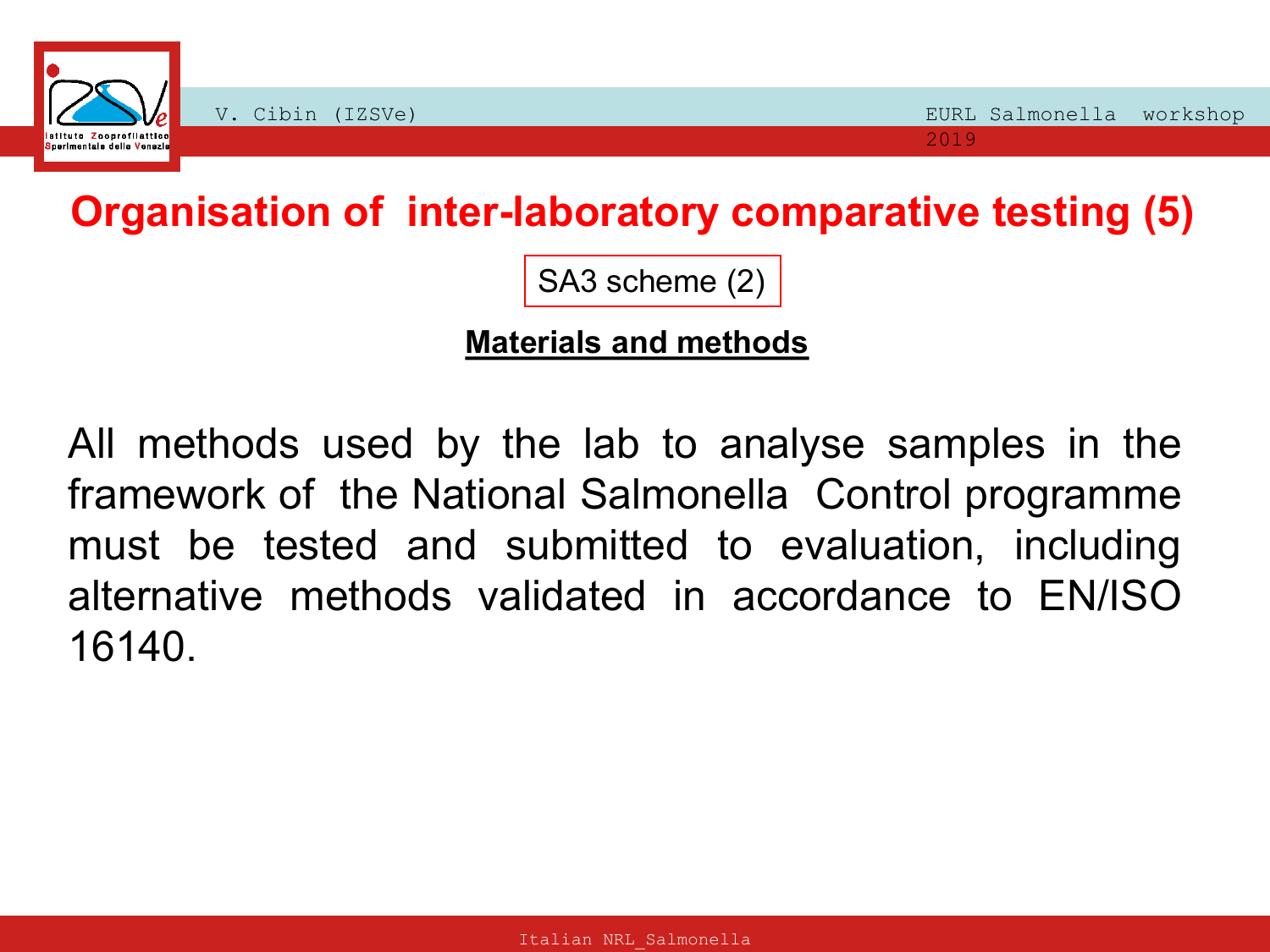

# **Organisation of inter-laboratory comparative testing (6)**

SA1 and SA2 schemes

Evaluation of the ability of **official and private laboratories** to serotype *Salmonella* strains. SA1 participants have to provide a complete antigenic formula (20 strains\*) while SA2 participants have to identify or exclude SE/ST/STMV (10 strains\*)

\*usually the strains from EURL PT are used

NRL organises one edition per year

All laboratories performing serotyping attend (10 OLs and 3 private labs)

Criteria for performance evaluation are those applied by EURL

In a case of unsatisfactory results a follow-up is organised (evaluation with NRL of critical aspects, resolution of problems and test repetition)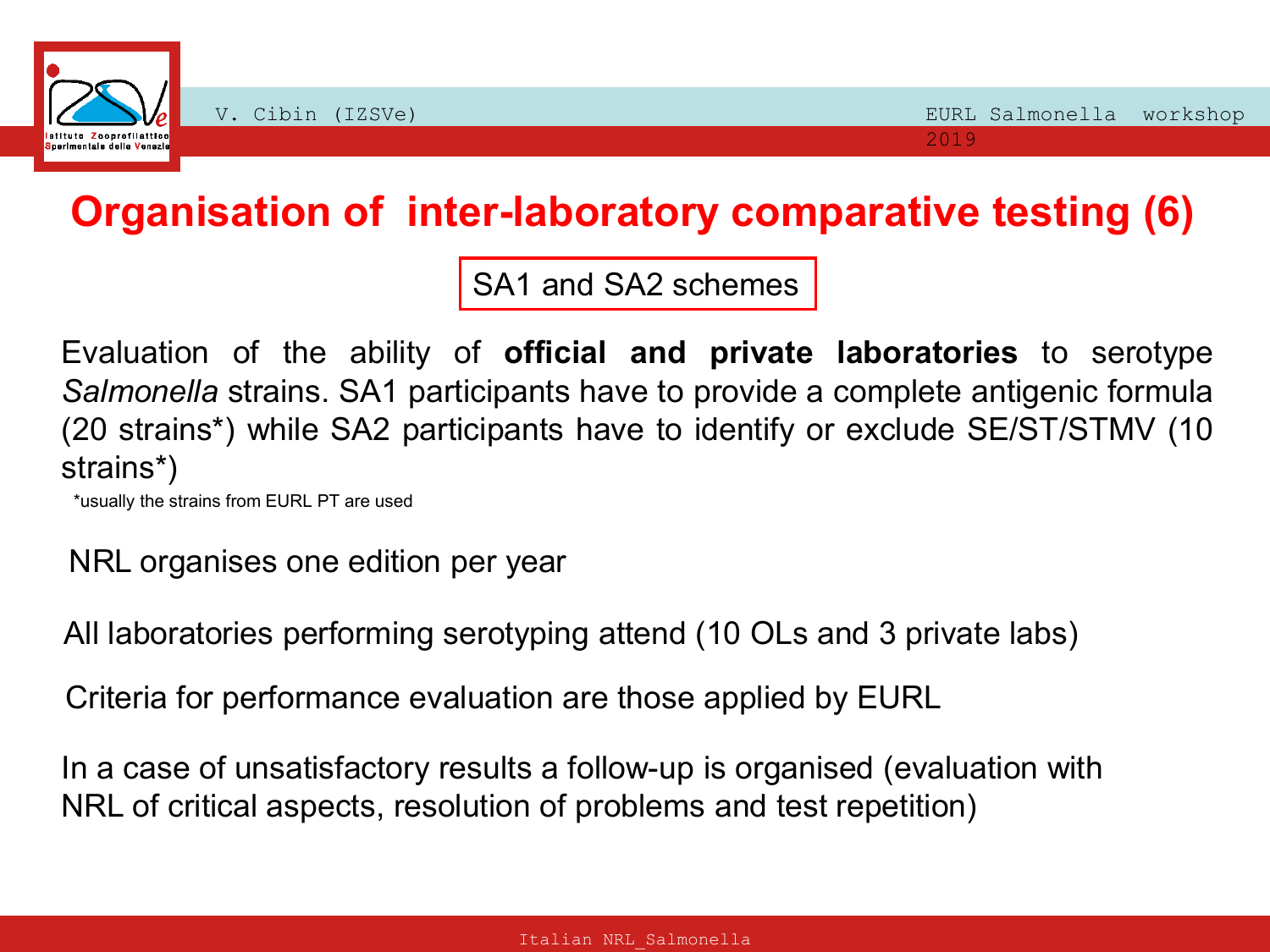

# **Organisation of inter-laboratory comparative testing (7)**

In all cases **a first report is released** few days after the results are submitted just reporting the expected results

A final report with the final judgment of the performance is released as soon as possible (after the follow-up is concluded)

The final report is **send to the participating laboratories for consultation** (*mistakes or misunderstanding may be possible*) The definitive final report **is published in the AQUA platform** first and after few days **in the public** website (it is also send be email to the Ministry of Health, The National Accreditation Body and the National Reference Centre for Epidemiology\*)

*\*the list of private laboratories authorized to analyse samples in the framework of the national Salmonella Control Programme is updated*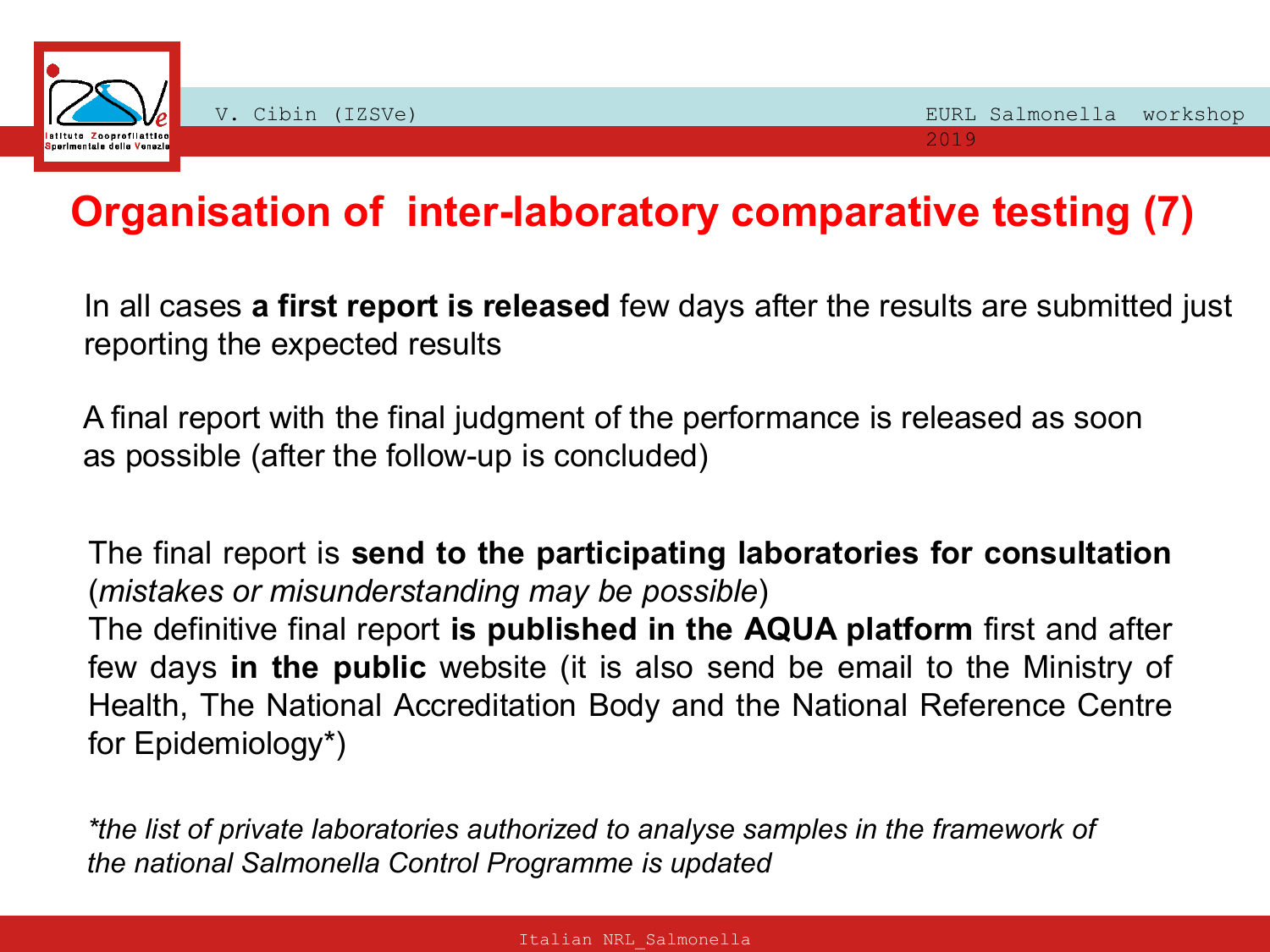

# **Provide assistance to the national competent authority**

- Support in drafting national monitoring and control plans
- Cooperate with CA in the recognition of private laboratories
- Perform analysis within the National Salmonella Control programme in case of confirmatory sampling
- Participate in national working groups
- Support in evaluation and reporting the national epidemiological situation
- Assist in case of outbreaks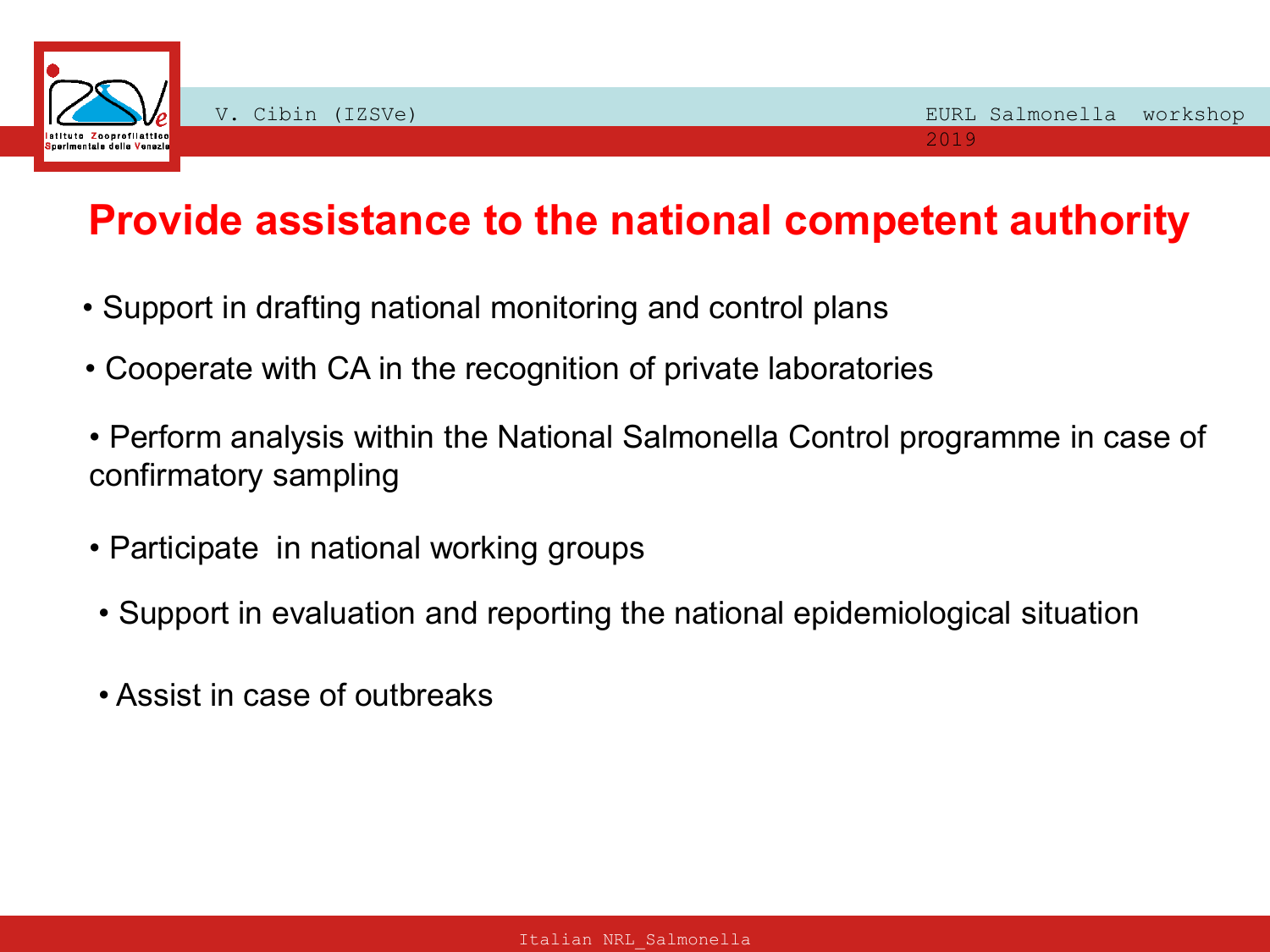

## **Supplement of substances and reagents**

The NRL has a wide collection of strains that may be distributed upon request

From a technical point of view no problem but…..

…….administrative aspects may be sometime complex….particularly in case of requests form private laboratories.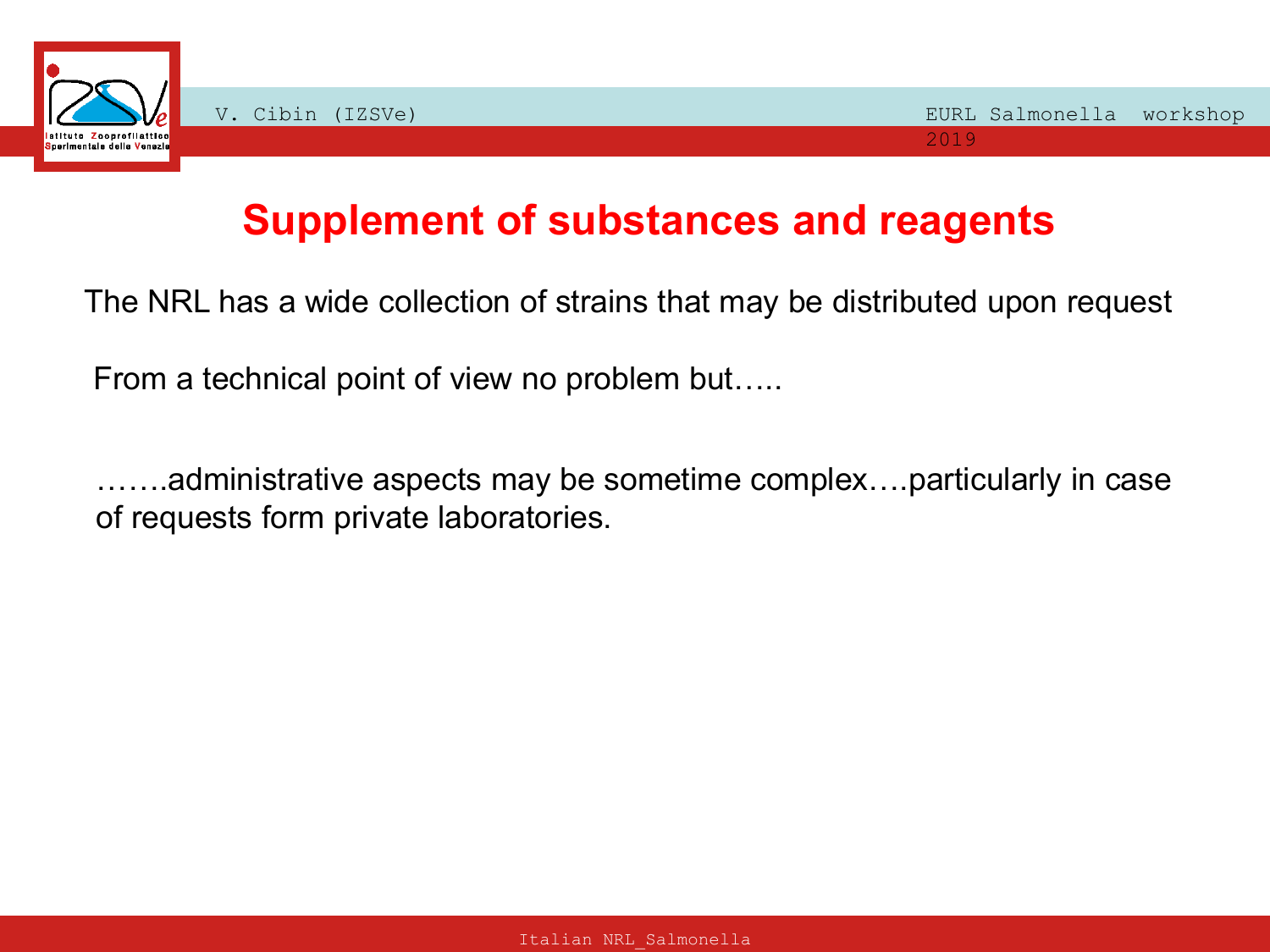

## **As reference laboratory for OIE**

Carry out and/or coordinate scientific and the control of Salmonella spp.<br>
in food-producing animals other than poultry

Provide scientific and technical training for

Place expert consultants at the disposal of  $t$ 

A review of the scientific literature





OIL WORLD ORGANISATION FOR ANIMAL HEALTH